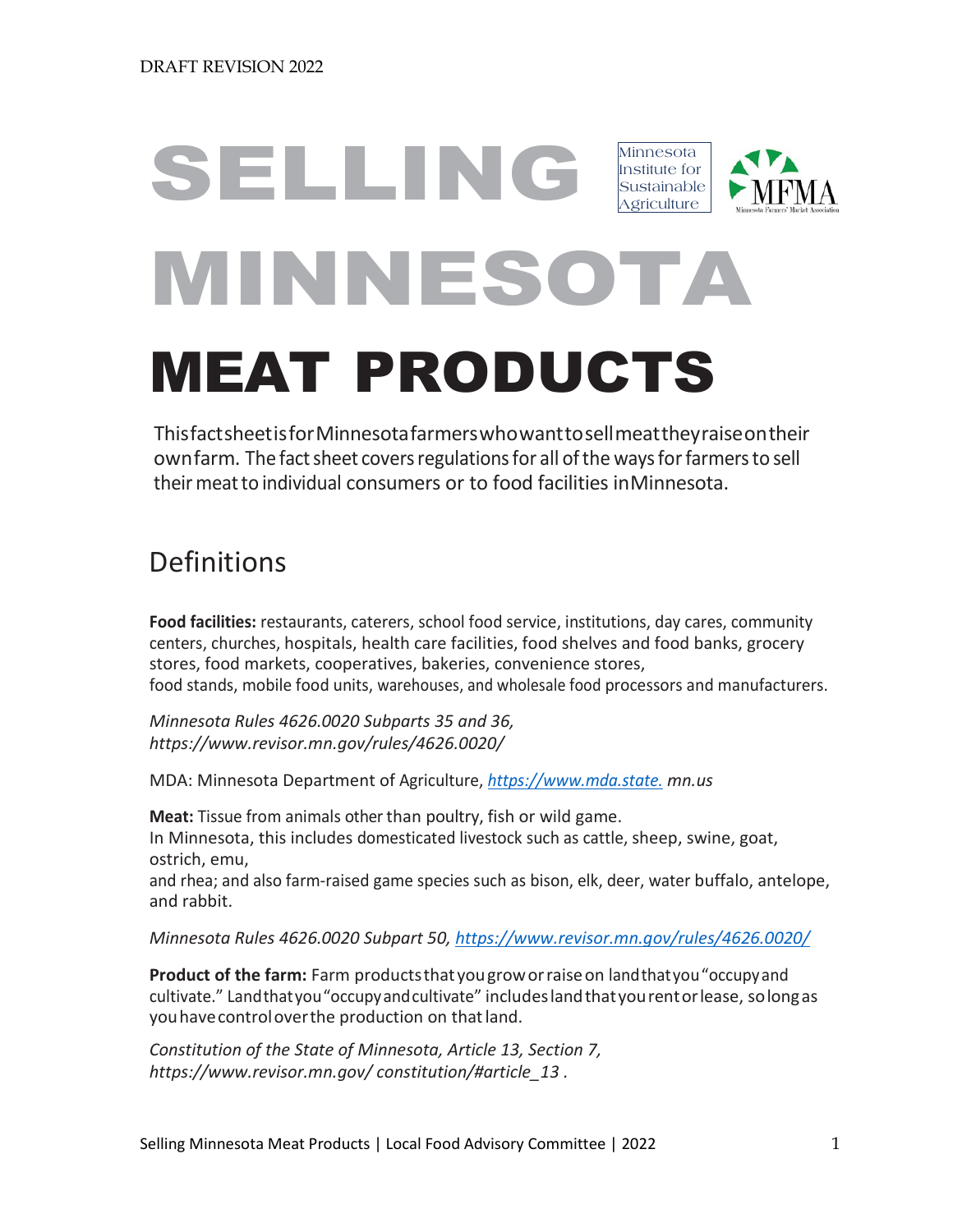*Minnesota Statute 28A.15 Subd. 2,<https://www.revisor.mn.gov/statutes/cite/28A.15>*

**Sell; sale:** "Sell" and "sale" mean keeping, offering, or exposing for sale, use, transporting, transferring, negotiating, soliciting, or exchanging food; having in possession with intent to sell, use, transport, negotiate, solicit, or exchange food; storing, manufacturing, producing, processing, packing, and holding of food for sale; dispensing or giving food; or supplying or applying food in the conduct of any food operation or carrying food in aid of trafficinfood whether done or permitted in person or through others.

*Minnesota Statute 34A.01 Subd. 12<https://www.revisor.mn.gov/statutes/cite/34A.01>*

**Wild game:** Animals shot ortrapped in the wild; not farm-raised. These animals or parts from them cannot legallybesoldasfoodinMinnesota. *Minnesota Rules 4626.0020 Subpart 37,<https://www.revisor.mn.gov/rules/4626.0020/>*

## Two Types of Customers

- 1. Individuals. These are consumers who will serve the product to membersoftheir householdand/or non-paying guests.
- 2. Food Facilities. (see definition, above)

Regulations for sale of your own farm-raisedmeatsdependmainlyon who your customers are.

## Three Types of Meat Processing Plants

#### **Custom-Exempt**

These plants may be routinely inspected by an MDA inspector up to four times per year, but there is no routine inspection of animals at the point of slaughter.

• Some Custom-Exempt plantshave a kill floor, so that animals may be brought in live to the plant. Some Custom-Exempt plants do not haveakillfloor,andreceiveonly carcassesof animalskilledonthe farm.

Animals can be killed,skinned, and evisceratedon-farmandbrought in to Custom-Exempt plants for processing – whether or notthe plant has a kill floor. Carcasses mustbeclean and free of hide, dirt, manure, hair, etc., for acceptance at a custom plant.

• Packages of meat processed at Custom-Exempt plants will be marked "Not forSale."

Find custom-exempt processing plants in Minnesota: *<https://www.mda.state.mn.us/custom-exempt-meat-poultry-processing-plants-minnesota>*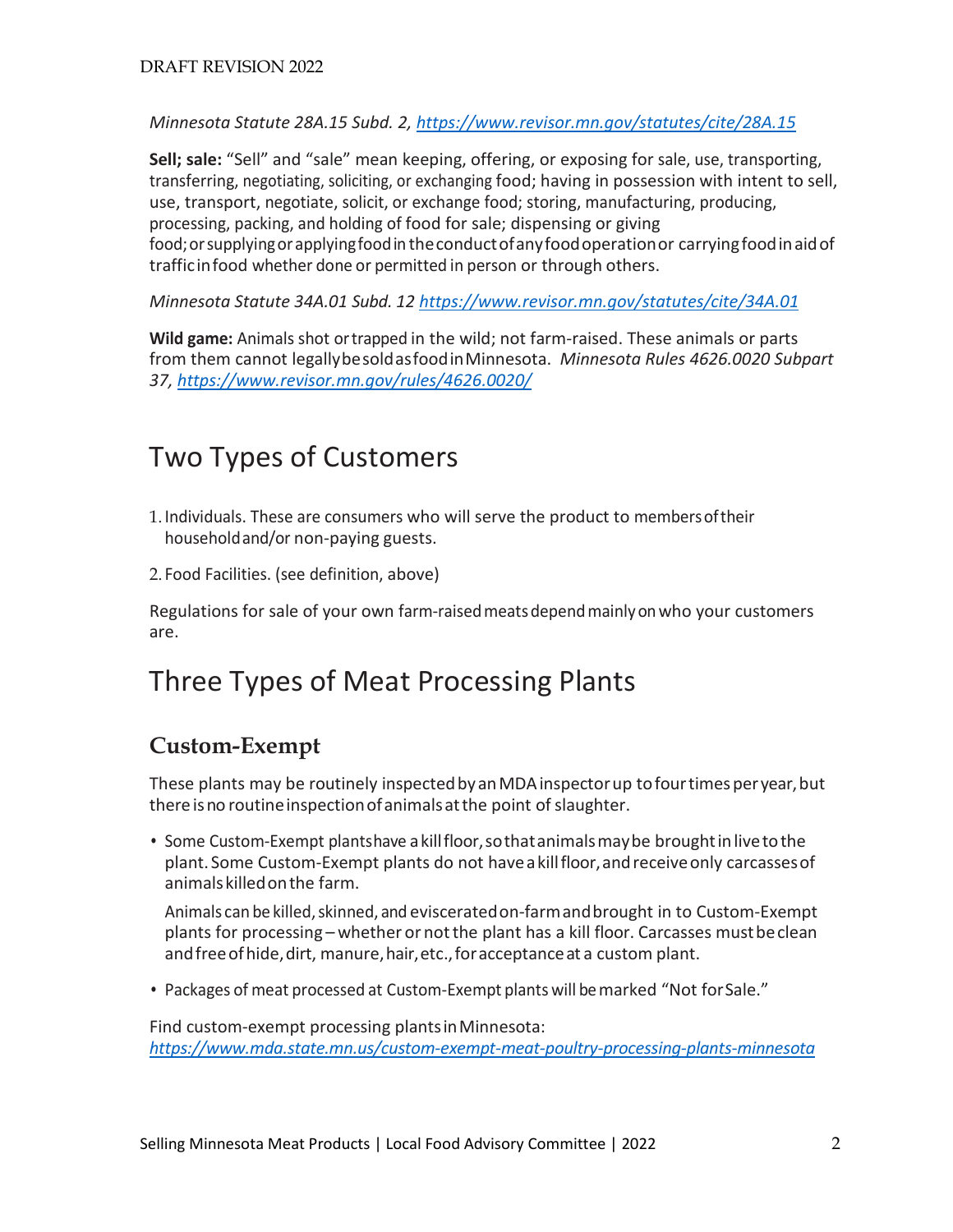#### **Minnesota Equal-To**

These plants are under "continuous" (meaning "daily") inspection by an MDA inspector.

- Animals must be brought in live to these plants. The only exception is for dangerous, untransportable animals such as some bison or beef bulls. In that case, an MDA inspector may conduct a pre-slaughter inspection on the farm. Then the animal must be killedandbled outonthefarmand immediately transported whole to the Equal-To plant.
- Animals brought in for inspected processing are inspected both before slaughter (antemortem inspection) and after slaughter (post-mortem inspection).
- Animalsthat passinspection can be processed for wholesale and retail sale only within Minnesota, and the packages will be marked with an inspection symbol indicating State of Minnesota inspection.
- ManyEqual-Toplantsalsooffer custom-exempt processing. In that case,the animal need not be inspected by the MDA inspector assigned to that plant. Packages of meat will be marked "Not for Sale."

*Find Minnesota Equal-To processing plants: https://www.mda.state.mn.us/minnesota-state-equal-plants*

#### **USDA**

These plants are under continuous inspection by a USDA inspector. Other procedures arethesameasforEqual-Toplants, except that meat packages will be marked with a USDA inspection symbol and can be sold either within the state or across state lines.

- USDA defines farm-raised game species as "non-amenable" to inspection. USDA plants will offer inspected slaughter and processing of these animals, but itisavoluntaryinspectionthat the farmer must pay for. The USDA mark of inspection for "non-amenable" species is a triangle rather than a circle.
- Some USDA plants also offer custom-exempt processing. In that case, the animal need not be inspected by the USDA inspector assigned to that plant. Packages of meat will be marked "Not for Sale."





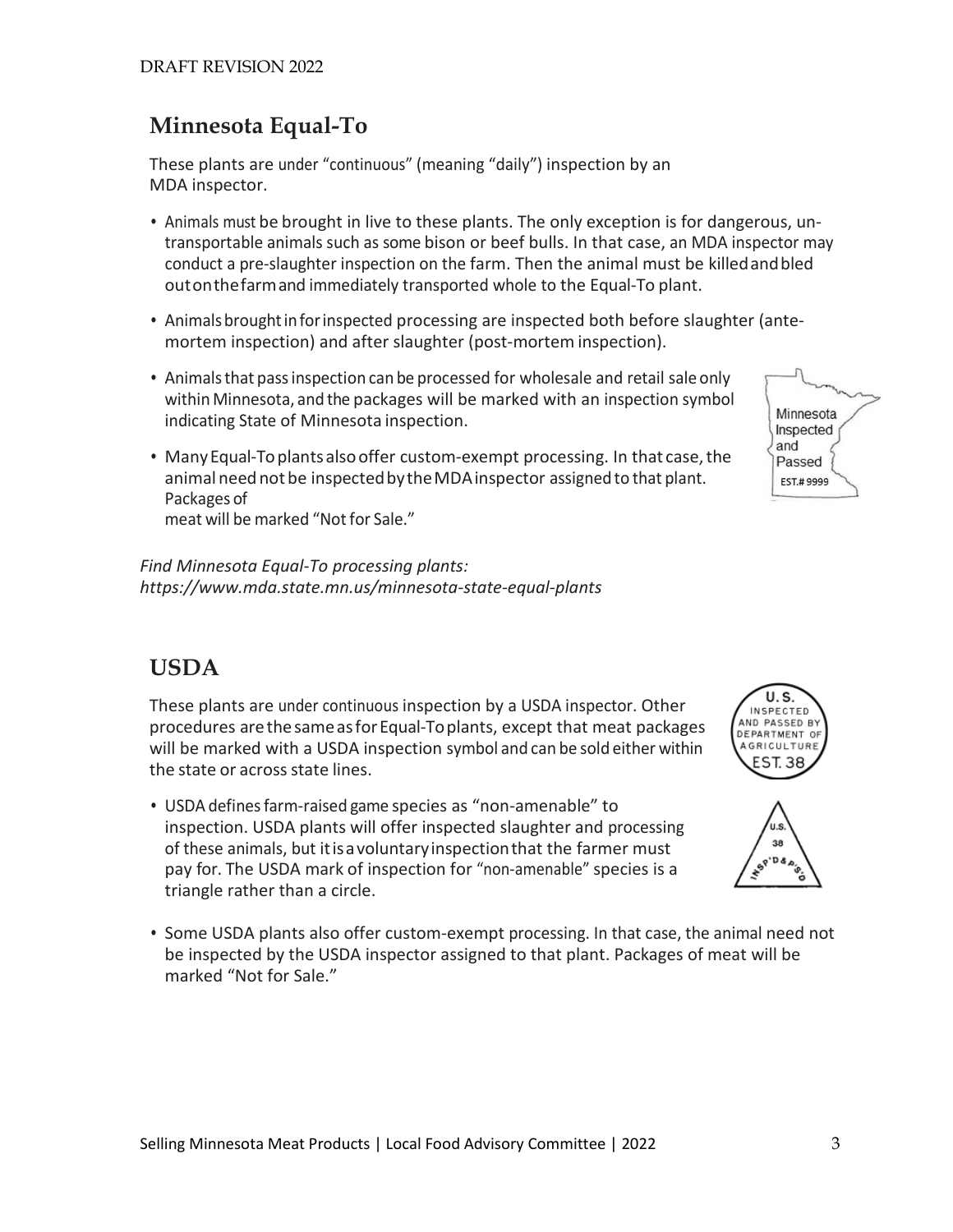# Licensing & Inspection

As a meat producer, youareexcludedfromthe requirementtohavea license to sell the products of your farm. If you raise the meat animalsyourselfonlandthatyou control (through ownership or rental or lease agreement), and you add no off-farmingredientsto it, you are not required to have a license in order to sellit.

- If off-farm ingredients (salt, cure, spice blends, sauces, etc.) are addedtothemeat products,you must have an MDA food handler license in order to sellit.
- If you buy or obtain meat products from other farmers to sell or offer to customers even if you are donating your distribution efforts–youmusthaveanMDA food handler license. Minnesota's definition of "sell" includes any time a product changes hands in any way.
- You can call the MDA "Starting a Food Business" phone line for more information on the different types of food handler licenses: 651-201-6081. If you plan to start a poultry processing business, contact the Dairy & Meat Inspection Program at 651- 201-6300
- Some potential buyers may not be aware of what the regulations are for farmers selling poultryandmay justassumeyouneedalicense tosellpoultryraisedonyourfarm. In particular, food facilities may be wary of buying from anunlicensedindividual. However, if you have product of yourfarm thathasbeenprocessedunder inspection at a licensed processing facility, that product of the farm is excluded from licensing and you can legally sell that product to food facilities without a license.
- Youcancopyandusethisfactsheet tohelpeducateyourbuyers. Additional information for potential buyers about approved sources of meat and poultry for food facilities can be found on the MDA website: *https://www.mda.state.mn.us/food-feed/sale-meatpoultry-products-grocery-stores-restaurants*.
- In most cases, a producer selling their own meat directly to individual consumers, under the product of the farm exclusion from licensing, will not need to have their farm or property inspected. On-farm processing facilities and procedures are subject to MDA inspection if MDA receives product quality or food safety complaints.

## Ways to get meat animals processed to be marketed

#### **Custom-Exempt Processing**

• Youmustsellanimalstoindividuals before the animals are slaughtered, and then have the processing done at either a custom-exempt processing plant or at an inspected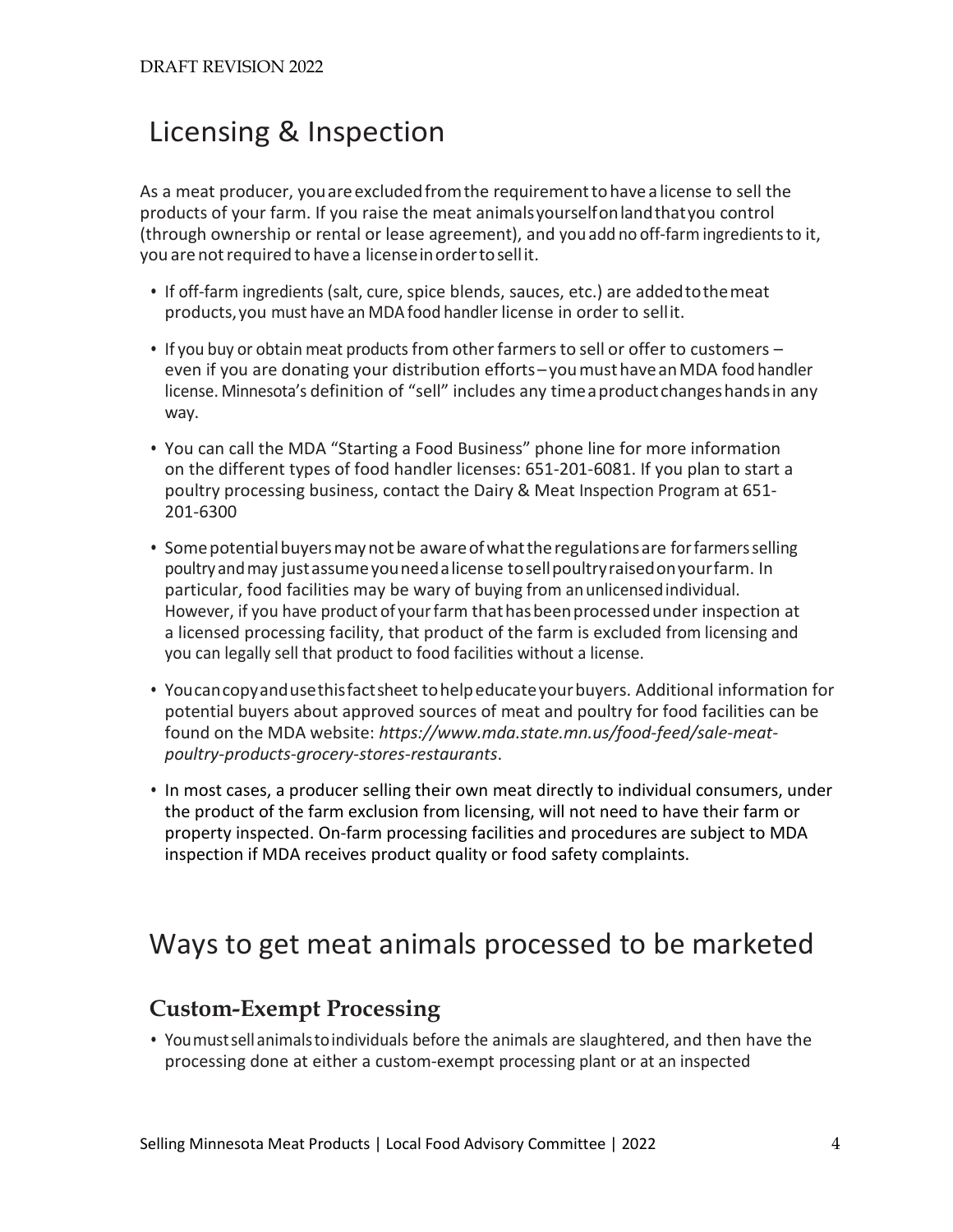(Minnesota Equal-To or USDA) plant that offers the option of custom-exempt processing.

- Typically the sale of animals prior to slaughter is done as quarters, halves, or whole animals; but other quantitiesarepossible.Youmust have away to track and verify that the entire animal is sold to individual customers before it goes to slaughter.
- Theindividual customerownstheir portion of the animal before the animal goesto the processing plant, and their portion is processed for that individual.
- There is no limit on the number of animals a farmer can sell per year in this way.
- Farmers can sell animals in this wayonlytoindividuals,nottofood facilities.
- The direct relationship between farmer and customer substitutes for the official inspection of the animal at the time of slaughter. Your customerhastherighttovisityour farmand selecttheirownanimal, although they are not required to do thisifthey choose notto. There is a form available to ensure that customers understand their rights in selection of theanimal:

*[http://misadocuments.info/Custom\\_](http://misadocuments.info/Custom_) Processed\_Meat\_Sales\_Sample\_ Form.docx*

This is not a required form. It is merely an example. You can choose different means to communicate with your customers.

*Minnesota Statute 31.02A Subd. 5, https://www.revisor.mn.gov/statutes/cite/31A.02*

*Minnesota Statute 31A.15, https://www.revisor.mn.gov/statutes/cite/31A.15* 

Find custom-exempt processing plantsinMinnesota: *<https://www.mda.state.mn.us/custom-exempt-meat-poultry-processing-plants-minnesota>*

#### **Inspected Slaughter & Processing**

- Youcanhaveanimalsslaughtered and processed underinspection at aUSDA-inspectedor Minnesota Equal-To inspected processing plant,andthenselltheprocessed meat to any individual or food facility in Minnesota.
- If your meat is processed at a USDA-inspected plant, you can alsoshipitacrossstate linestosell toindividualsorfoodfacilitiesin other states.
- If these animals are product of your farm and no off-farm ingredients are added, you are notrequired to have an MDA food handlers license.
- If off-farm ingredients areadded; for example, spice blends added to sausage or jerky; then youmust have an MDA food handlers license in order to sell the product.
- If you are storing and/or transporting the processed meat,youneedtohaveanMDA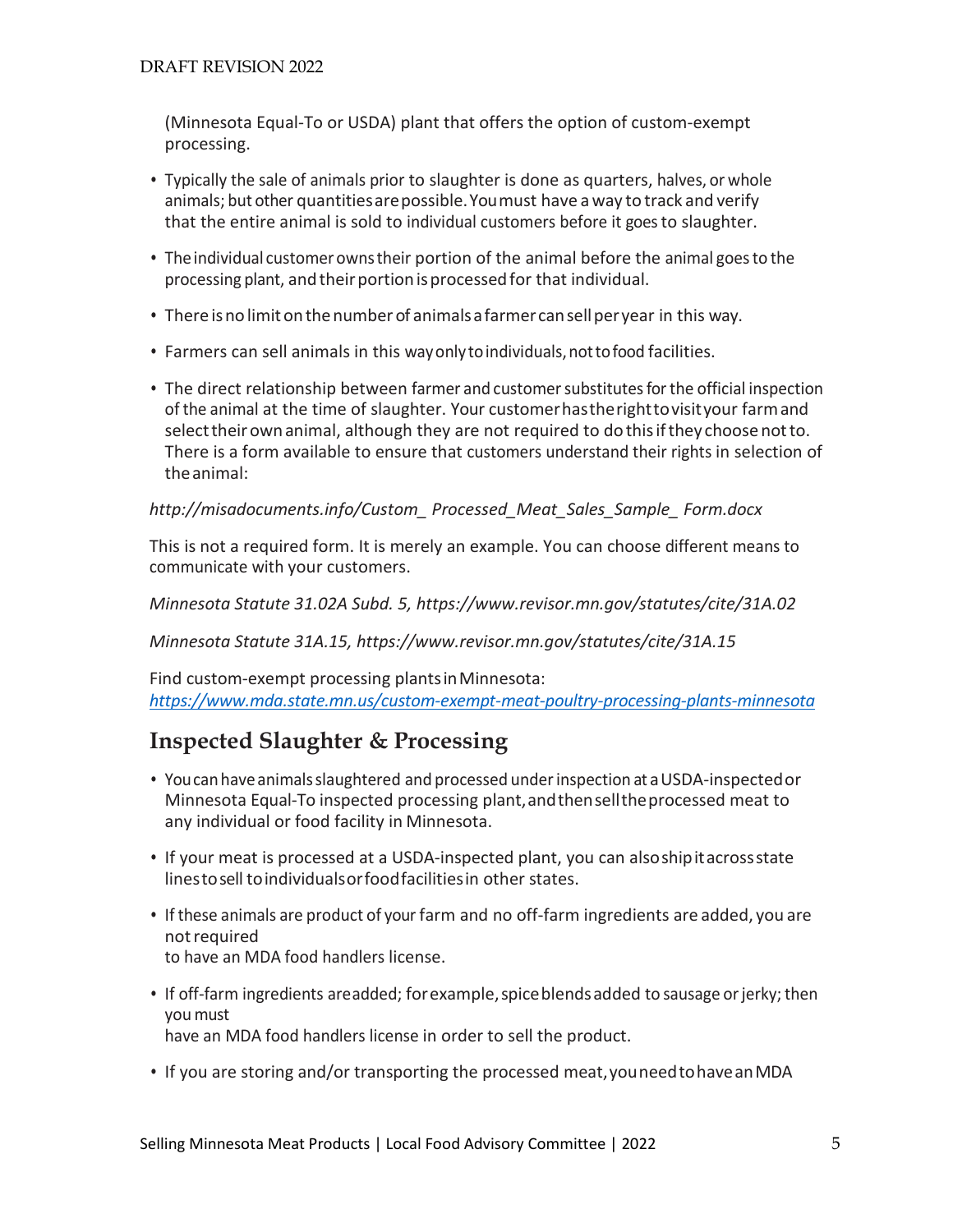inspection of your cold storage and transport facilities.

- Youcanrequestaninspectionand inspectionreportfromtheMDAto verify tobuyersthat youroperation is approved.
- There is no limitto the amount of meatorthenumberofanimalsthat you can sell per year in this way.

*Minnesota Statute 31A,<https://www.revisor.mn.gov/statutes/cite/31A> Minnesota Statute 28A.15 Subd. 2,<https://www.revisor.mn.gov/statutes/cite/28A.15>*

Find Minnesota Equal-To processing plants: *https://www.mda.state.mn.us/minnesota-stateequal-plants*

Find USDA processing plants: *https:// [www.fsis.usda.gov/wps/portal/fsis/](http://www.fsis.usda.gov/wps/portal/fsis/) topics/inspection/mpi-directory*

### Your Responsibility to Monitor Your Sales

If individual customers are buying meat from you for their personal and household use, you as the seller bear responsibility to notice if sales seem too large or too frequent to truly represent household use; or if it appears that a buyer might be re-selling meat products improperly. Itisillegalto participate inthe sale of meat products within Minnesota if those meat products don't meet Minnesota inspection and licensing requirements. It is illegal to participate in the sale of meat products across state lines if those meat products don't meet Minnesota and USDA inspection requirements.

*Minnesota Statute 31A.10, Prohibitions.<https://www.revisor.mn.gov/statutes/cite/31A.10>*

*United States Code Title 21, Chapter 12, Section 610; Prohibited Acts.*

*[https://www.gpo.gov/fdsys/pkg/](http://www.gpo.gov/fdsys/pkg/) USCODE-2011-title21/html/ USCODE-2011-title21 chap12- subchapI-sec610.htm*

- Youcan sell portions of whole animals to individuals from other states, have the meat processed as custom-exempt, and have those individualscomepickitupfrom the processing plant. Thenthe buyerisfreetotakeitwherethey choose,so long asitissolely for their personal and household use and they are not re-selling it.
- Youcansellpackagesofinspected meat to individuals who come to yourfarm,farmers' marketbooth, or other sales venue. It is fine if a customer lives in another state and intendstotakethemeatbackhome with themfortheir own personal or household use.
- Ask questions if individuals are purchasingcustom-exemptmeat inquantitiesorfrequencies that seemimpossible for a household to use. Re-sellingofcustom-exempt meatisillegal.If youhavereason tobelievea customerisre-selling custom-exempt meat, you can refuse toselltothat customerand contact your MDA inspector.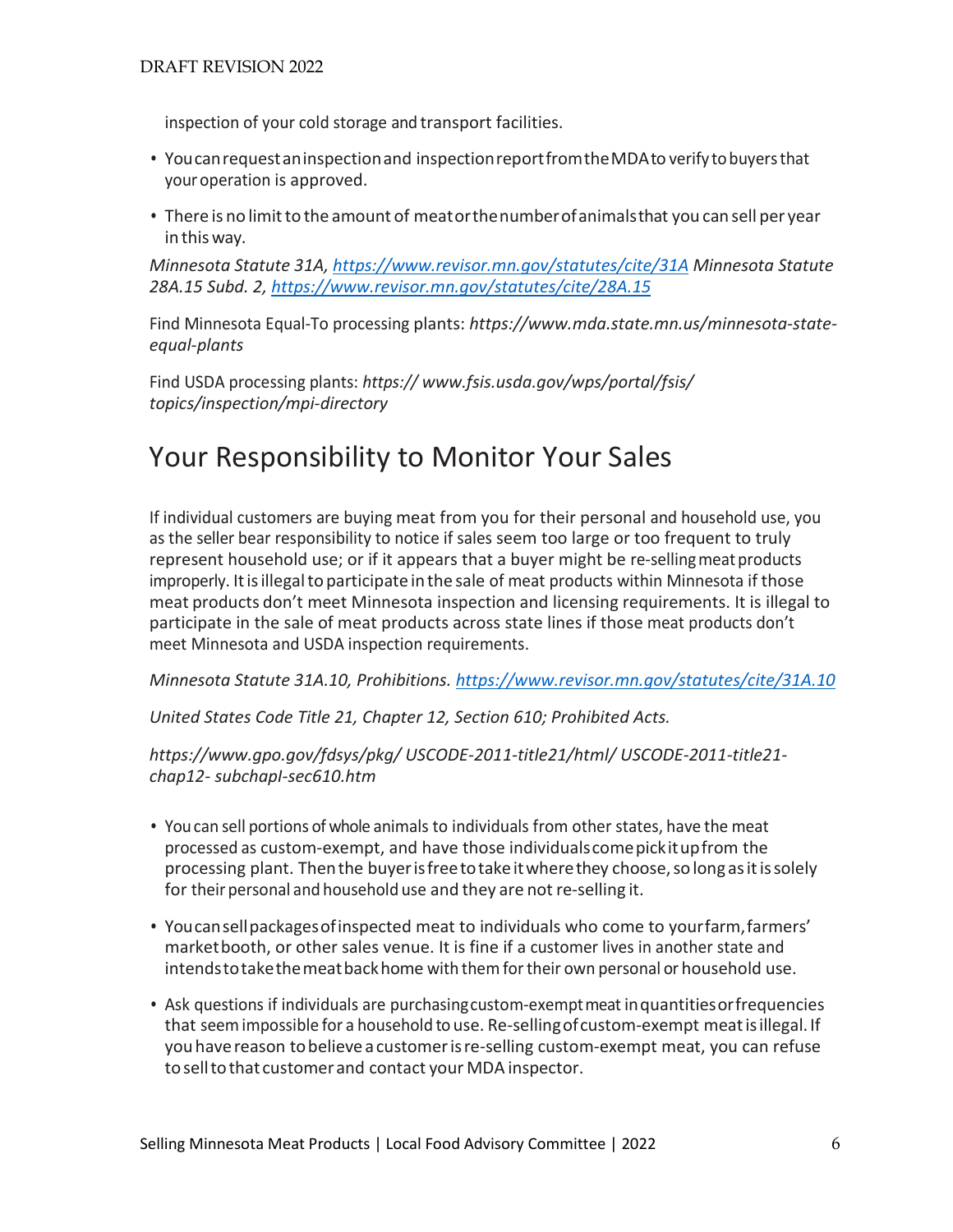• Ask questions if an individual is purchasing large or frequent quantities of packages of inspected meat.Re-sellingofinspectedmeat islegal ifthe sellerhasthe proper MDA food handlers license, but Equal-Toinspectedmeatcannotbe soldacrossstatelines.If youhave reason to believe that a customer is improperly re-selling inspected meat without a license, or is selling Equal-To inspected meat across state lines, you can refuse to sell to that customer and contact your MDA inspector.

## Amenable and Non-Amenable Species

The USDA defines animals that have historically been wild game animals as "non-amenable," which means they are not subject to the USDA- enforced federal regulations on meat. "Nonamenable" species as defined by USDA include bison, elk, deer, water buffalo, antelope, guinea pig, andrabbit. Thecut-uppartsofthese species are nottechnically considered "meat" by the USDA. They are considered"animaltissue,"andare subjecttoregulationbytheFood and Drug Administration (FDA) rather than USDA.

States can have stricter regulations than USDA if they choose. Minnesota recognizes that many of these historically wild species are now raised on farms, and Minnesota law specifiesthatfarm-raisedgame animalsare"amenable"toMinnesota regulations on meat. That means that Minnesota has the same inspection requirements for farm-raised bison, elk, deer, etc. as it does for farm- raised beef, pork, and lamb. In Minnesota,beefis"meat" andbison is also "meat."

Allofthesespecies canbesoldto individuals prior to slaughter and using custom-exempt processing.

For sale of packages of meat, farmers can use Minnesota Equal-To plants to get inspected slaughter and processing of farm-raised game species. Packages of meat from animals that pass inspection will be marked with the same State of Minnesota inspection symbol that is used on packages of meat from domestic livestock species.

At this time, Minnesota does not charge a fee for inspection of non-amenable species. However, additional charges may apply from the slaughter facility; including but not limited to fees for longer plant work-days for the addition of non-amenable animals, or extra processing steps needed to produce clean carcasses (for example, more time trimming bison carcasses due to bison'slong hair). Also, if an Equal-To plant deals with a situation of on-farm slaughter for ananimalthatistoodangerousto transport, then there needs to be an on-farm, pre-slaughter inspection of the animal and there may be an extra charge for that.

Farmers can also choose to get their "non-amenable" species processed at USDA plants. The USDA calls this "voluntary inspection" becausefederal lawdoesnot require it. Farmers pay an inspection fee for voluntary inspection of non-amenable species at USDA plants. Packages of animal tissue from non-amenable species processed at USDA plantsare marked with the voluntary inspection symbol, which has, atriangleshape.

U.S. 38 **ASP'D&A**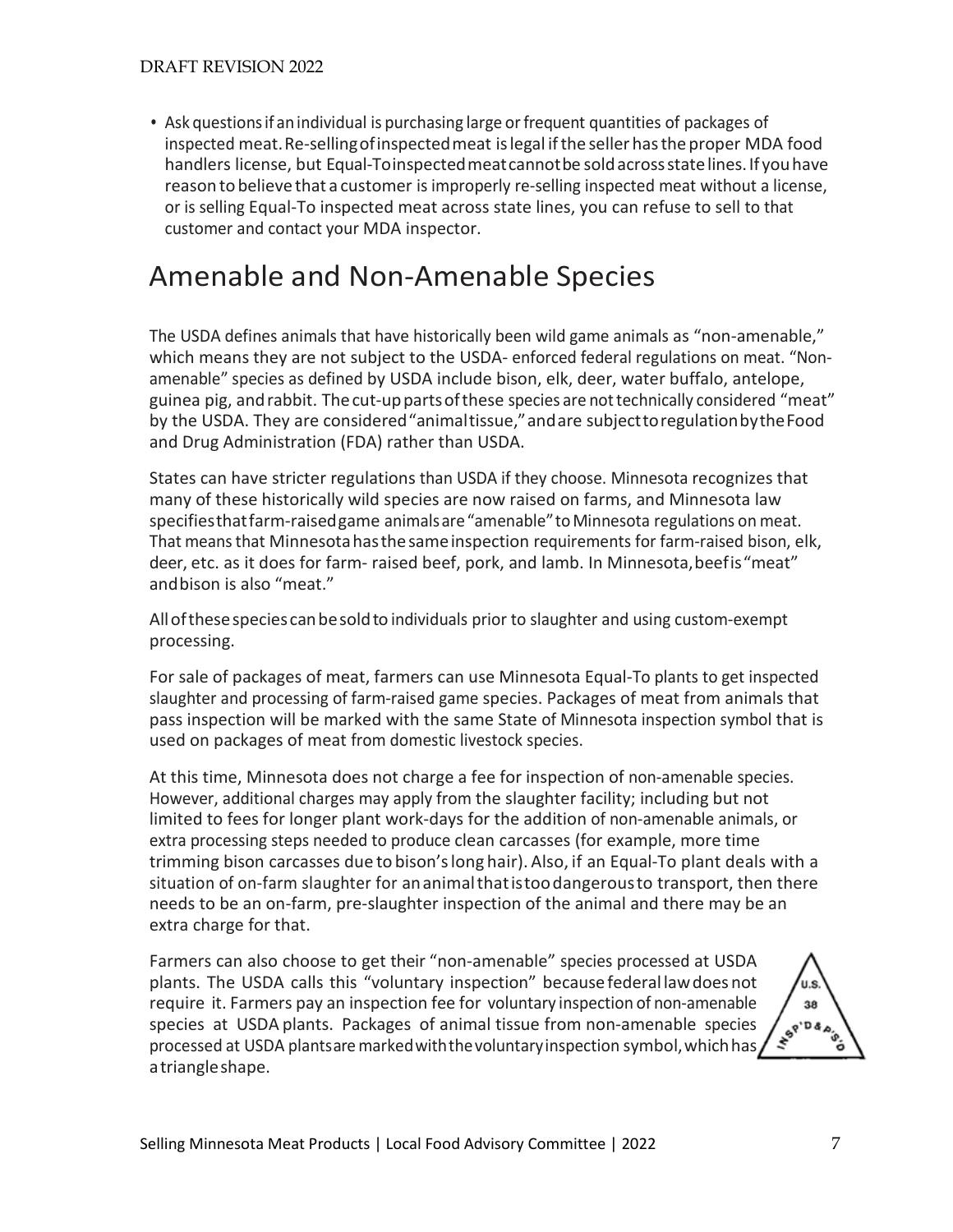That is because under Minnesotalaw,thesespecies are defined as "amenable" and require inspection if parts will be sold. Even if the other state would accept uninspected parts, Minnesota'slaws will not allow the uninspected processing to happen in Minnesota. Some states may accept the Equal-To inspection of another state for non-amenable species. Note that this would only apply to species deemed "non-amenable" by both the USDA and that other state. See the text box titled Cross-Border Shipping of "Non- Amenable" AnimalTissue.

### Selling across state lines

You, the farmer, can only ship or transport meat across state lines if it has the proper inspection. For "amenable" meats, this must be USDA inspection. For parts ofwhat the USDA calls "non-amenable" animals, there may be other options dependingonthestate youwantto ship or transportinto.

• Some states do not require inspection of non-amenable species. In that case, you could ship Minnesota Equal-Toinspected parts or USDA-inspected parts from Minnesota into that state.

Non-amenableanimalpartsthat were not processed under inspection cannot be shipped out of Minnesota.

# Cross-Border Shipping of "Non- Amenable" Animal **Tissue**

Here is what the USDA's Food Safety and Inspection Service (FSIS) says about crossbordershippingof "non-amenable" products *(http:// askfsis.custhelp.com/app/answers/detail/a\_id/1446/~/state-inspected- nonamenable-species-crossing-state-lines)[accessed 02/08/2019]*

#### **ASK FSIS**

**Question**:CanState-inspectedproductsthatarenotamenabletothe FederalMeat InspectionAct(FMIA)orthePoultryProductInspection Act (PPIA) be transported in interstatecommerce?

**Answer**: Perhaps, if in compliance with FDA and State laws and requirements. Food productsfrom non-amenable species(e.g., bison, quail) fall under the jurisdiction of the Food and Drug Administration (FDA). FDA-regulated products may move in interstate commerce

in accordance with FDA regulations. States can require that non- amenable species receive State inspection. However, State or voluntary FSIS inspection does not alter the species amenability as it relates to the FMIA, PPIA or FSIS regulations. Thus, interstate movement of State-inspected or voluntary FSIS-inspected non-amenable product will be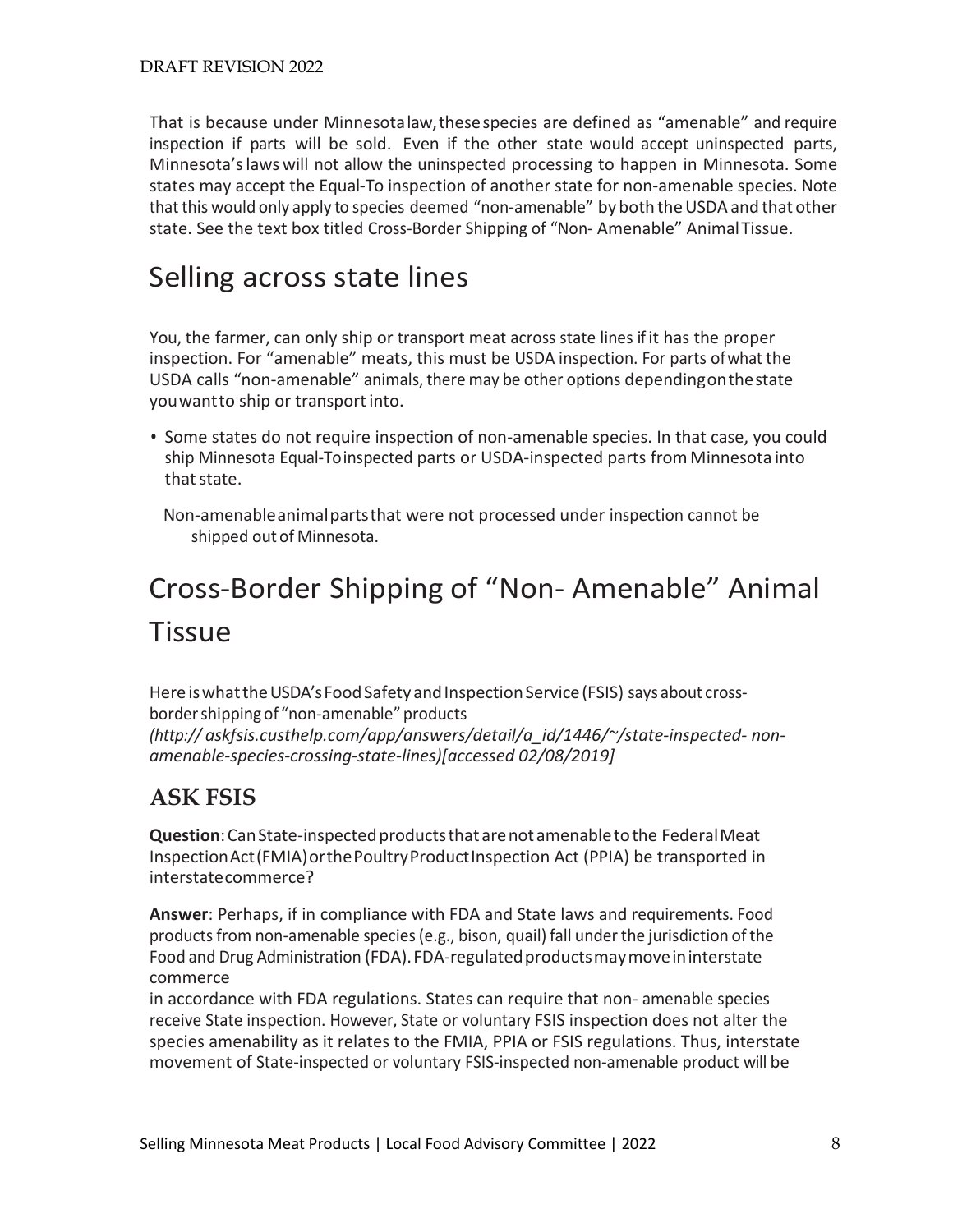dictated by FDA and State laws and requirements.

FDA's Center for Food Safety and Applied Nutrition (CFSAN) is the agency that regulates food from non-amenable species, and its website provides contact information for phone or e-mail. The CFSAN website is at: *<http://www.fda.gov/Food/default.htm>*

## Resources for More Information and Help

#### **Minnesota Department of Agriculture; Meat, Poultry & Egg Inspection.**

*https://www.mda.state.mn.us/food-feed/meat-poultry-and-egg-inspection,*651-201-6300. Callthisnumbertorequestaninspection,obtaincontactinformation fortheinspectorwho servesyourarea,requestcopiesofforms,orbeginaconversationabouton-farmprocessing.

**MinnesotaDepartment of AgricultureWebsite.** *[https://www.mda.state.mn.us](https://www.mda.state.mn.us./)*.Allfact sheets and other documents are searchable using titles; see sidebar on page 2 for instructions on searching the site.

**Minnesota Farmers Market Association.** *[https://www.mfma.org,](https://www.mfma.org,/)* (320) 250-5087. Contact MFMA for help with any questions relating to sale of meat at farmers'markets.

**Minnesota Institute for SustainableAgriculture.** *[https://www.misa.umn.edu](https://www.misa.umn.edu,/)*, 612-625- 8235, misamail@umn.edu. Contact MISA for help with questions relating to local or regional meat production, processing, marketing and sales.

#### **University of Minnesota Extension; Animals and Livestock..**

*https://extension.umn.edu/animals-and-livestock* Contact Wayne Martin (612-625-6224, marti067@umn.edu) with questions about production and marketing of meat animals.

**USDA-FSISDistrictOffice inDes Moines, IA:** 515-727-8960 or 1-800-990-9834. Callthis office with questions about cross-border shipping of processed parts from animals deemed "non-amenable" by the USDA.

#### **MinnesotaFoods Advisory Committee**

This fact sheet was created with input and oversight from the Local Food Advisory Committee (LFAC). LFAC is a forum where issues relating to local food are raised and discussed, information is shared and problem-solving between Minnesota Department of Agriculture, Minnesota Department of Health, and the local food community takes place. Contact: [misamail@umn.edu, 6](mailto:misamail@umn.edu)12-625-8235. [https://www.misa.umn.edu/re](http://www.misa.umn.edu/resources/local-food-advisory-committee)sou[rces/local-food-advisory-committee](http://www.misa.umn.edu/resources/local-food-advisory-committee)